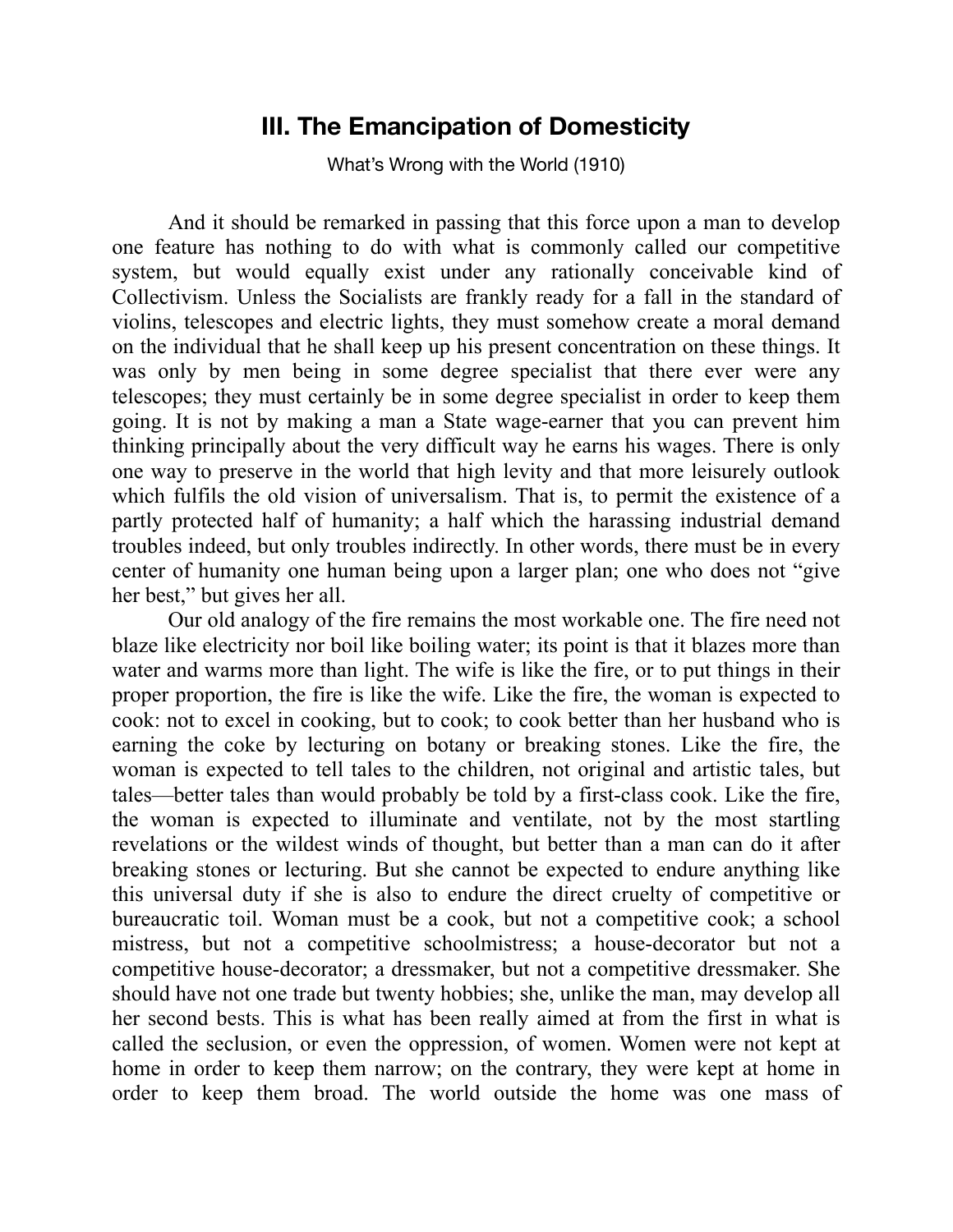narrowness, a maze of cramped paths, a madhouse of monomaniacs. It was only by partly limiting and protecting the woman that she was enabled to play at five or six professions and so come almost as near to God as the child when he plays at a hundred trades. But the woman's professions, unlike the child's, were all truly and almost terribly fruitful; so tragically real that nothing but her universality and balance prevented them being merely morbid. This is the substance of the contention I offer about the historic female position. I do not deny that women have been wronged and even tortured; but I doubt if they were ever tortured so much as they are tortured now by the absurd modern attempt to make them domestic empresses and competitive clerks at the same time. I do not deny that even under the old tradition women had a harder time than men; that is why we take off our hats. I do not deny that all these various female functions were exasperating; but I say that there was some aim and meaning in keeping them various. I do not pause even to deny that woman was a servant; but at least she was a general servant.

 The shortest way of summarizing the position is to say that woman stands for the idea of Sanity; that intellectual home to which the mind must return after every excursion on extravagance. The mind that finds its way to wild places is the poet's; but the mind that never finds its way back is the lunatic's. There must in every machine be a part that moves and a part that stands still; there must be in everything that changes a part that is unchangeable. And many of the phenomena which moderns hastily condemn are really parts of this position of the woman as the center and pillar of health. Much of what is called her subservience, and even her pliability, is merely the subservience and pliability of a universal remedy; she varies as medicines vary, with the disease. She has to be an optimist to the morbid husband, a salutary pessimist to the happy-go-lucky husband. She has to prevent the Quixote from being put upon, and the bully from putting upon others. The French King wrote—

 *"Toujours femme varie Bien fol qui s'y fie,"* 

but the truth is that woman always varies, and that is exactly why we always trust her. To correct every adventure and extravagance with its antidote in commonsense is not (as the moderns seem to think) to be in the position of a spy or a slave. It is to be in the position of Aristotle or (at the lowest) Herbert Spencer, to be a universal morality, a complete system of thought. The slave flatters; the complete moralist rebukes. It is, in short, to be a Trimmer in the true sense of that honorable term; which for some reason or other is always used in a sense exactly opposite to its own. It seems really to be supposed that a Trimmer means a cowardly person who always goes over to the stronger side. It really means a highly chivalrous person who always goes over to the weaker side; like one who trims a boat by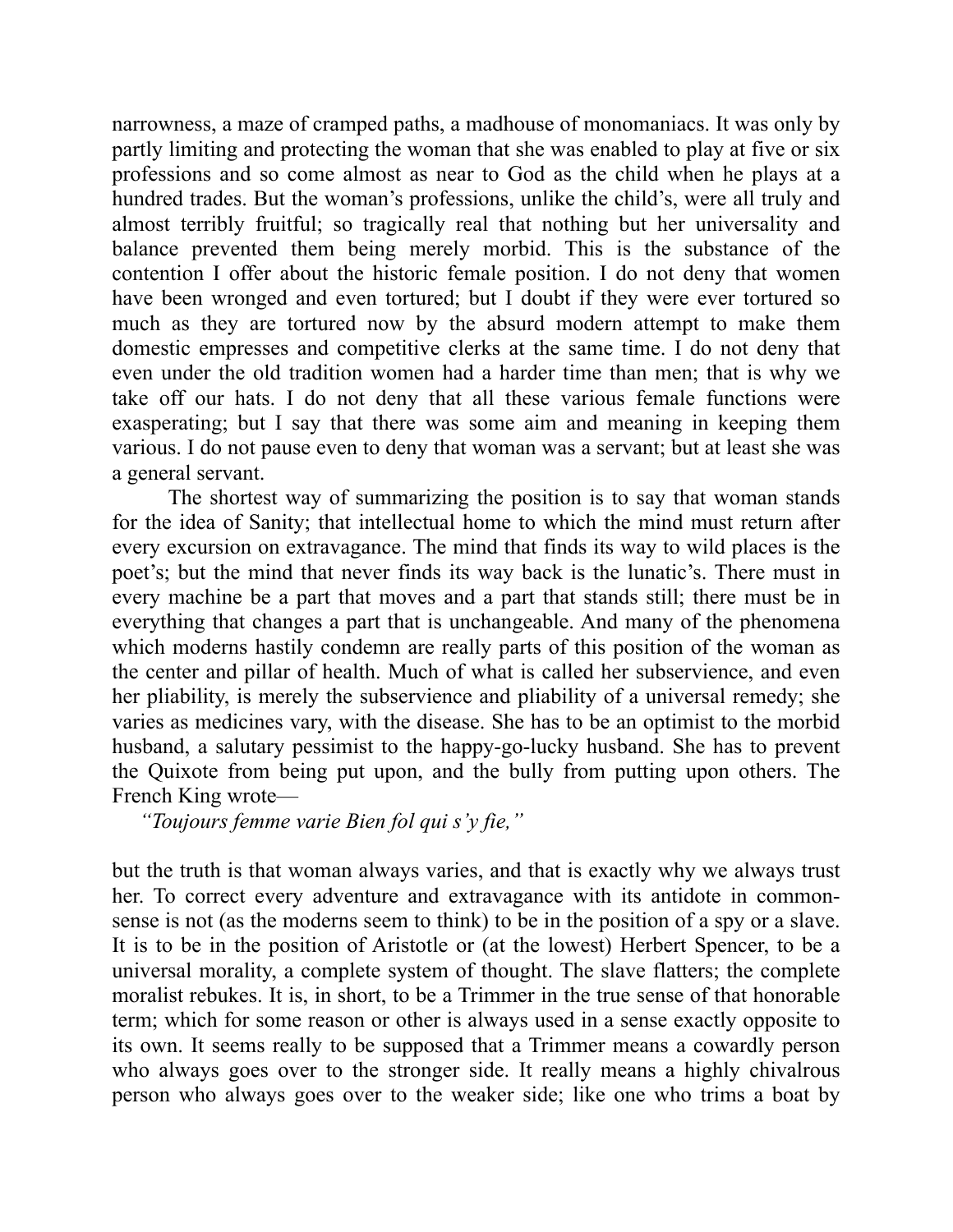sitting where there are few people seated. Woman is a trimmer; and it is a generous, dangerous and romantic trade.

 The final fact which fixes this is a sufficiently plain one. Supposing it to be conceded that humanity has acted at least not unnaturally in dividing itself into two halves, respectively typifying the ideals of special talent and of general sanity (since they are genuinely difficult to combine completely in one mind), it is not difficult to see why the line of cleavage has followed the line of sex, or why the female became the emblem of the universal and the male of the special and superior. Two gigantic facts of nature fixed it thus: first, that the woman who frequently fulfilled her functions literally could not be specially prominent in experiment and adventure; and second, that the same natural operation surrounded her with very young children, who require to be taught not so much anything as everything. Babies need not to be taught a trade, but to be introduced to a world. To put the matter shortly, woman is generally shut up in a house with a human being at the time when he asks all the questions that there are, and some that there aren't. It would be odd if she retained any of the narrowness of a specialist. Now if anyone says that this duty of general enlightenment (even when freed from modern rules and hours, and exercised more spontaneously by a more protected person) is in itself too exacting and oppressive, I can understand the view. I can only answer that our race has thought it worth while to cast this burden on women in order to keep common-sense in the world. But when people begin to talk about this domestic duty as not merely difficult but trivial and dreary, I simply give up the question. For I cannot with the utmost energy of imagination conceive what they mean. When domesticity, for instance, is called drudgery, all the difficulty arises from a double meaning in the word. If drudgery only means dreadfully hard work, I admit the woman drudges in the home, as a man might drudge at the Cathedral of Amiens or drudge behind a gun at Trafalgar. But if it means that the hard work is more heavy because it is trifling, colorless and of small import to the soul, then as I say, I give it up; I do not know what the words mean. To be Queen Elizabeth within a definite area, deciding sales, banquets, labors and holidays; to be Whiteley within a certain area, providing toys, boots, sheets, cakes and books, to be Aristotle within a certain area, teaching morals, manners, theology, and hygiene; I can understand how this might exhaust the mind, but I cannot imagine how it could narrow it. How can it be a large career to tell other people's children about the Rule of Three, and a small career to tell one's own children about the universe? How can it be broad to be the same thing to everyone, and narrow to be everything to someone? No; a woman's function is laborious, but because it is gigantic, not because it is minute. I will pity Mrs. Jones for the hugeness of her task; I will never pity her for its smallness.